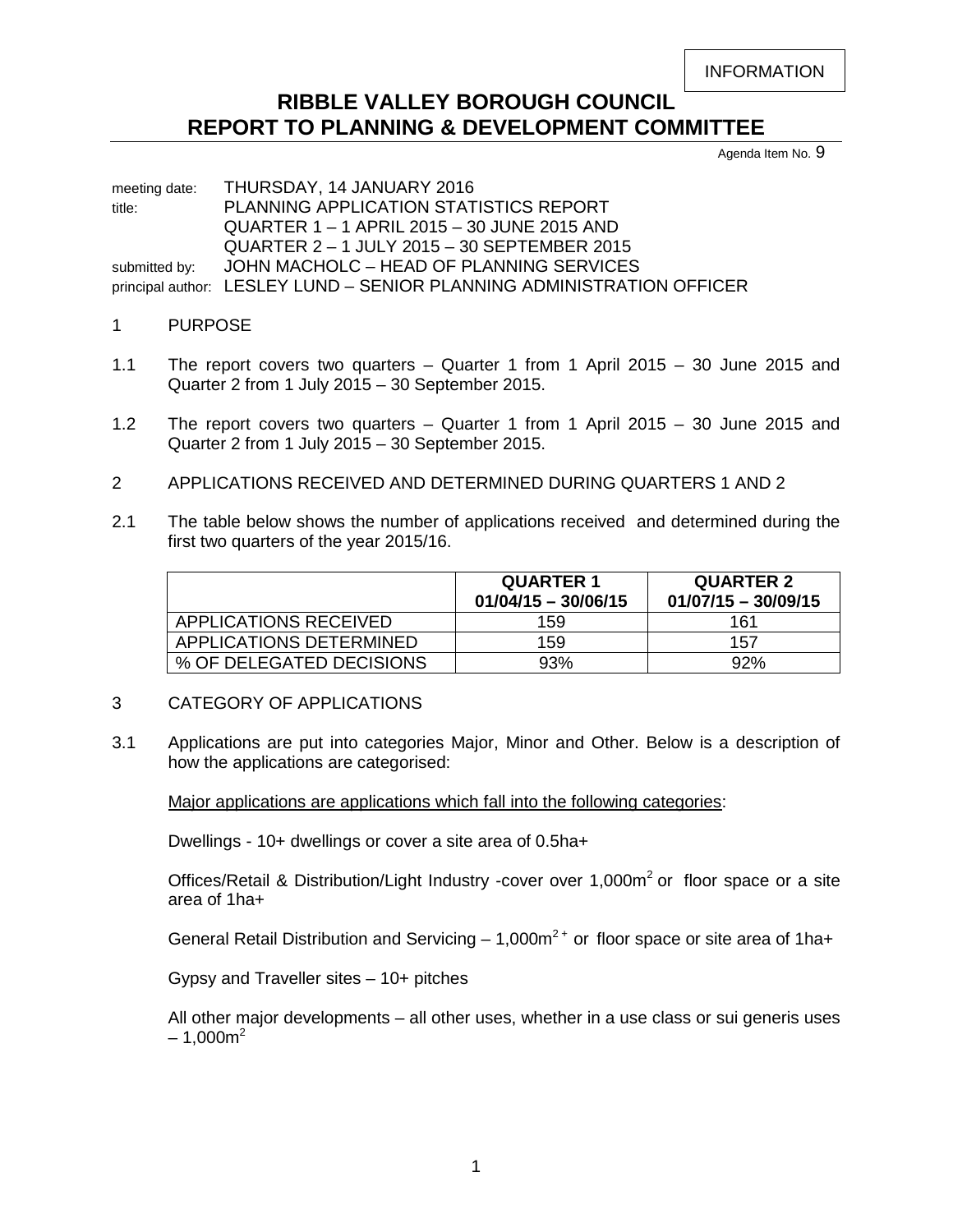# Minor applications are applications which fall into the following categories:

Dwellings – 1-9 dwellings. Or site area of less than 0.5ha

Offices/Retail & Distribution/Light Industry – less than 1,000 $m^2$  floor space or less than 1 ha site area

General Industry and Distribution and Servicing  $-$  less than 1,000 $m<sup>2</sup>$  floor space or less than 1ha site area

Gypsy and Traveller sites – 1-9 pitches

All other minor developments – less than 1,000 $m<sup>2</sup>$  floor space or less than 1ha site area

## Other Developments

Minerals Processing

Change of Use – going from one class use to another

Householder developments - extensions, conservatories, garages etc within the domestic curtilage of the property

Advertisements

Listed Building Consent

#### 4 TARGETS

4.1 Performance has traditionally been measured in terms of time taken to determine a planning application. Targets (Best Value Performance Indicator (BVPI) 157a, b, and c) were as follows:

'Major' developments: 60% within 13 weeks from valid submission to despatch of decision notice. 'Minor' developments: 65% within 8 weeks from valid submission to despatch of decision notice. 'Other' developments: 80% within 8 weeks from valid submission to despatch of decision notice. The Councils own determination targets for the year 2015/16 are as follows:

35% of Major Applications within 13 weeks 62% of Minor Applications within 8 weeks 80% of Other Applications within 8 weeks.

It is clear that the Council will need to review its own targets to ensure compliance with DCLG and be mindful of future changes.

Recently DCLG has advised that one of the measures of an underperforming LPA will be one that determines less than 50% of Major applications within 13 weeks and that includes the need to have a signed S106 Agreement. This often involves more than one signatory which makes it extremely difficult to achieve and puts more pressure on the LPA to commence work on the S106 Agreement at an early stage. As a consequence it is often the case that the LPA has requested an extension of time on Major proposals so as to remove the scheme from the target.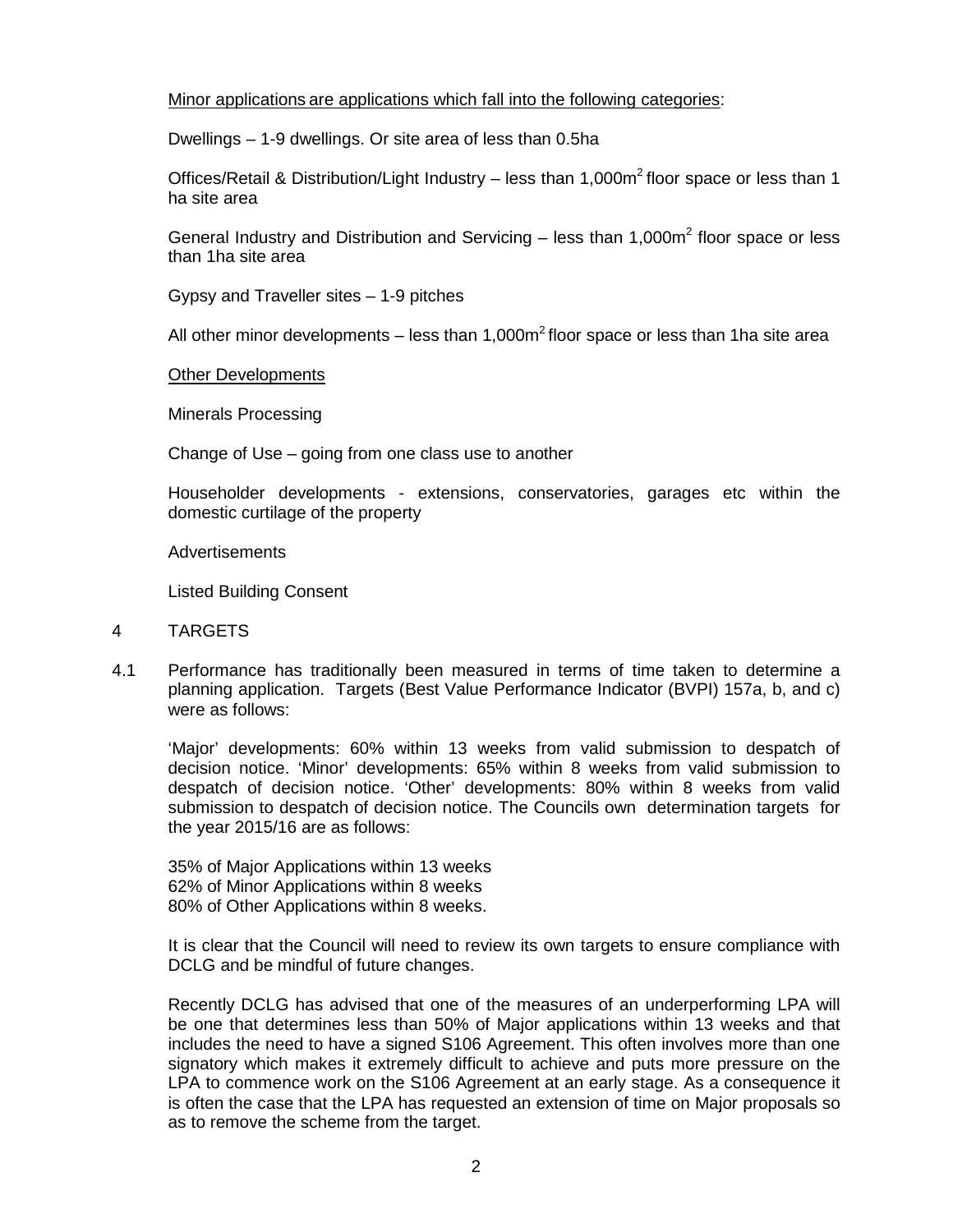# 4.2 RIBBLE VALLEY DETERMINATION RATES

#### FIRST QUARTER 2015/16 - 1 April 2015 to 30 June 2015

Majors **33.3%** determined within 13 weeks Minors **26%** determined within 8 weeks Others **62.74%** determined within 8 weeks.

#### SECOND QUARTER 2015/16 - 1 July 2015 to 30 September 2015)

Majors **50%** determined within 13 weeks Minors **32.72%** determined within 8 weeks Others **69.62%** determined within 8 weeks

## 4.3 TREND

Members will see that although the targets for the Minor applications and Other applications have not been achieved in quarters 1 and 2 there is a slight improvement in quarter 2 there is an improvement.

Members will also be aware that in the last year there has been significant staff turnaround in the planning section and this has impacted on the service. The Head of Planning Services is confident that a combination of measures which include a restructure in the Planning Section, appointment of staff to fill vacancies and the use of consultant services Urban Vision who have been allocated 28 planning applications as well as agreed overtime for an officer to deal with 30 applications planning applications will assist in clearly the backlog of planning applications and eventually lead to an improved level of service. However, it is important to emphasise that the clearance of the backlog of applications, which include applications already outside of the determination time will impact on the results for quarter  $3 - 1$  October 2015 – 31 December 2015 and Quarter 4 Jan 16- 31 March 16.

## 5 FEES RECEIVED

5.1 The fees received for planning applications are as follows:

Quarter 1 (01/04/15 – 30/06/15) - £164710.75 included in this figure are fees generated by Major schemes – which amounted to £110557.00. Two examples of a major application during this quarter was the solar Panel Farm at Gisburn and the Reserved Matters application for Lawsonsteads, Whalley which totalled over £60,000

Quarter 2 (01/07/15 – 30/09/15) - £157897.50 75 included in this figure are fees generated by Major schemes – which amounted to £80,963.00. During this quarter a Reserved Matters application for Dilworth Longridge was submitted which generated a fee of approximately £35,000.

#### 6 INVALID APPLICATIONS

6.1 When an application is received into the Planning Office it is checked to make sure it is a complete application.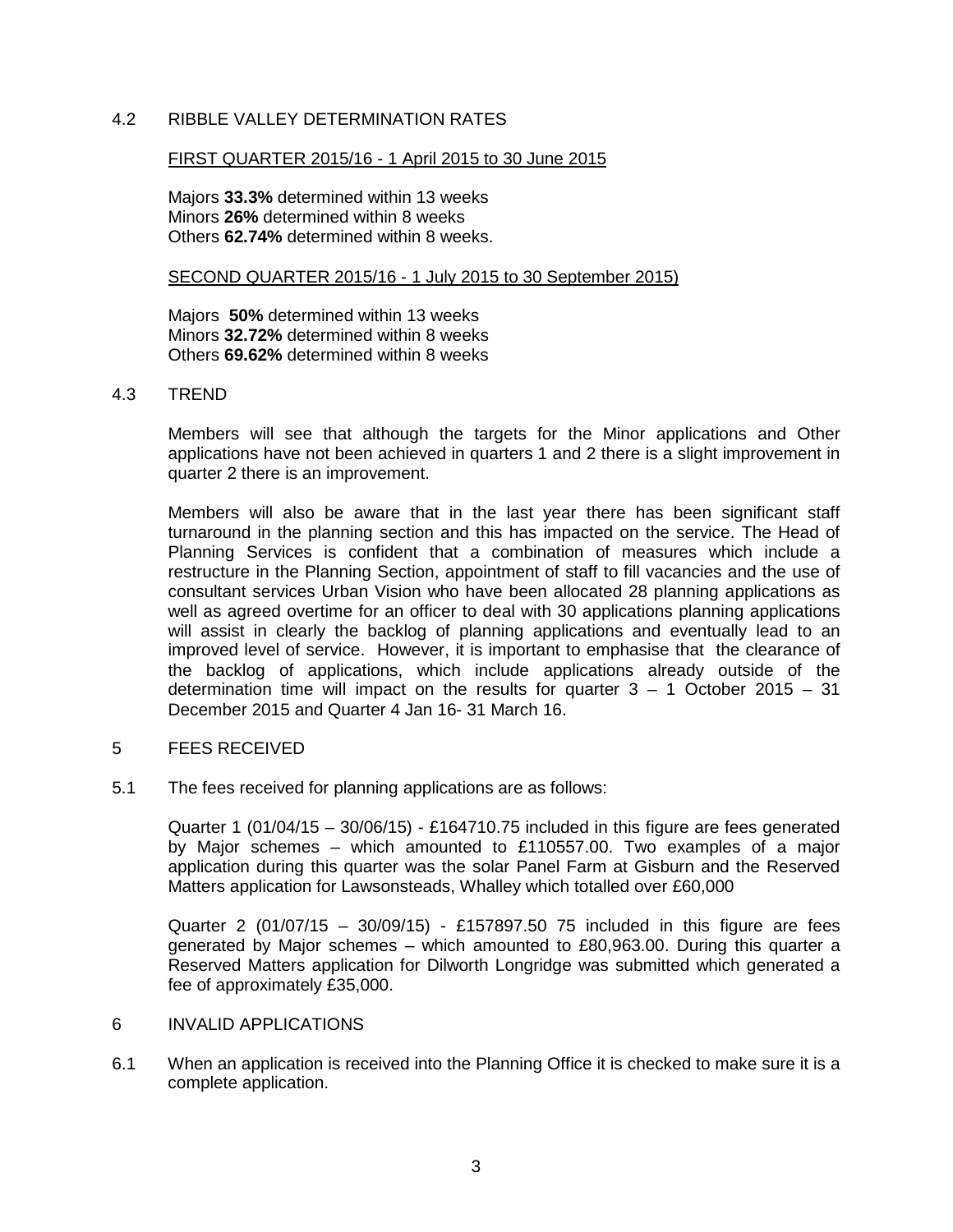6.2 There is a national list and local list of requirements to ensure this which includes : the correct fee, a location plan, plans drawn to a recognised metric scale with external floor dimensions and elevational dimensions, bat and tree surveys. Dependent on the type of application other things may be required in order to have a valid application. Common reasons for invalidity include fee outstanding, bat survey required, heritage statement required (Conservation Areas, Barns and Listed Buildings, dimensions on plans (elevational) and plans that are not to scale. Most invalid applications are turned around fairly quickly.

# 7 APPEALS DETERMINED

7.1 There are three main types of planning appeals. These are written representations, Hearings and Inquiries.

# 7.2 WRITTEN REPRESENTATION

The majority of appeals are deterred as written representation. The appellant will put forward a written statement whilst the Local Planning Authority cannot send comments and so reliance is put on the officer's report (either delegated or committee) to justify the Local Planning Authority decision.

## HEARING

A planning hearing is an appeal in which there is normally no legal representation. Statements are submitted by both parties and there is a discussion on the key issues.

## INQUIRY

An Inquiry is more formal and there is normally legal representation formal close examination of witnesses.

## 7.3 APPEAL DECISIONS

QUARTER 1 (Apr May Jun 2015)

| <b>Planning Appeals Determined</b> | <b>Number</b> | <b>Allowed</b> | <b>Dismissed</b> | %      |
|------------------------------------|---------------|----------------|------------------|--------|
| <b>Written Representations</b>     |               |                |                  | 83.33% |
| Hearings                           |               |                |                  | N/A    |
| Inquiry                            |               |                |                  | N/A    |
| Householder                        |               |                |                  | 100%   |

QUARTER 2 (July Aug Sep 2015)

| <b>Planning Appeals Determined</b> | <b>Number</b> | <b>Allowed</b> | <b>Dismissed</b> | %    |
|------------------------------------|---------------|----------------|------------------|------|
| <b>Written Representations</b>     |               |                |                  | 100% |
| Hearings                           |               |                |                  | 100% |
| Inquiry                            |               |                |                  | N/A  |
| Householder                        |               |                |                  | 100% |

## 7.4 COST AWARDS

It is important to emphasise that an application for costs can be made by either party if it is considered they have acted in an unreasonable manner. Guidance is available in the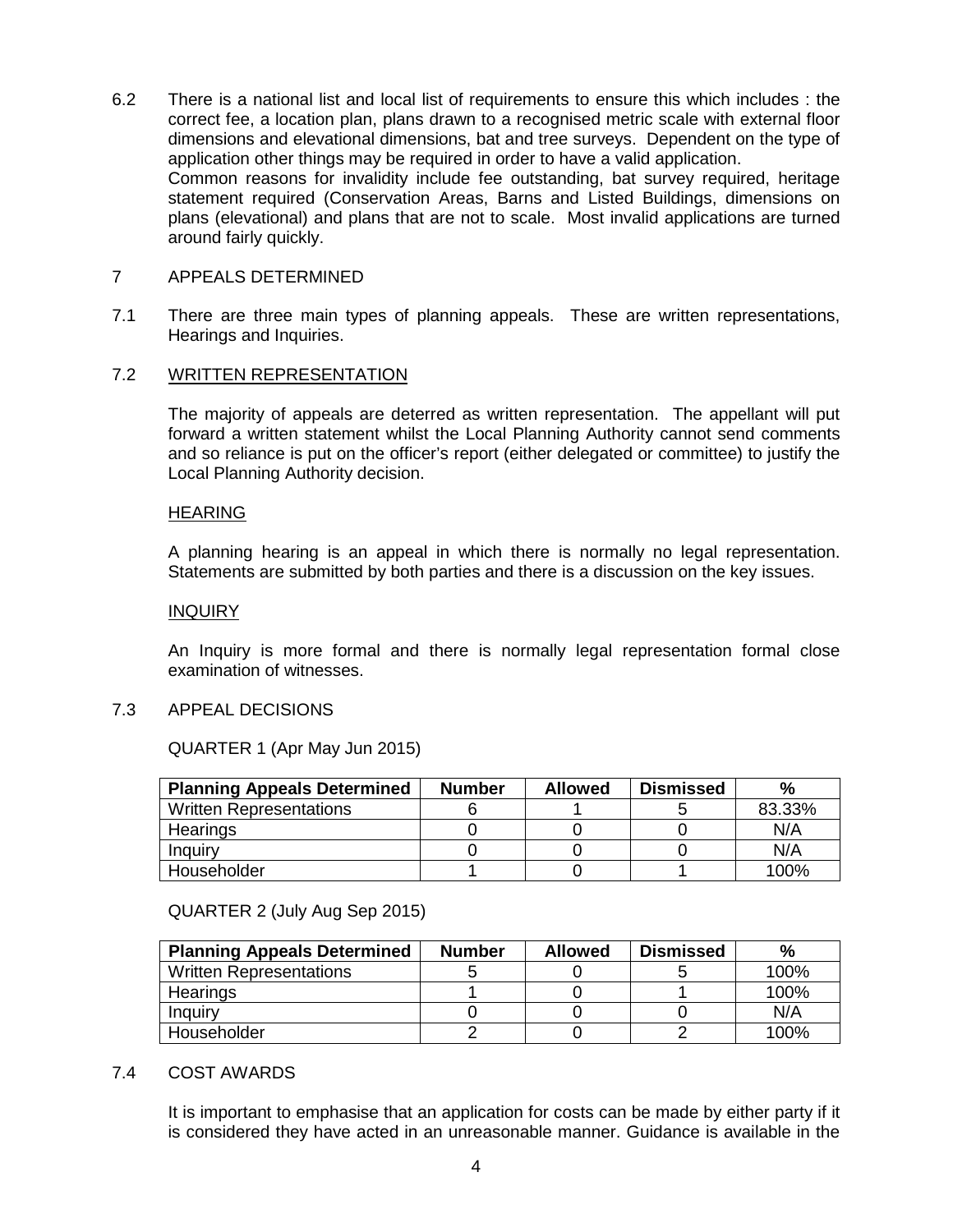Planning Practice Guide. These can be for a Procedural award or a Substantive award. Although there has been no award during these quarters the Council has recently paid an award of costs from a previous appeal. There are currently 2 outstanding claims that need to be resolved or submitted.

## 7.5 QUALITY OF DECISIONS

DCLG has also imposed a criteria in relation to planning appeals which will be used in assessing the performance of the LPA. The **measure** to be used is the percentage of decisions on applications for major development that have been overturned at appeal

The **threshold** for designation is 20% or more of an authority's decisions on applications for major development made during the assessment period being overturned at appeal.

# 8 ALTERATIONS TO THE PLANNING SERVICE

Members will be aware as part of the overall improvement to the Planning Service which included the restructure other changes to service have been undertaken and there is an ongoing plan to review how the service can be improved. A key factor in this is the use of IT which includes more effective use of the planning portal.

In relation to Committee reports minor changes such as introduction of site plans, web links to the application file and standard headings have been added to the reports to assist Members and it is envisaged that further changes will be made to give more clarity to the report.

- 9 PRE APPLICATION ADVICE
- 9.1 Fees

A chargeable pre application advice service was introduced a number of years ago. The current fees are:

Householder development £51 (written response only) or £92 to include a meeting

Minor development £195

Intermediate development £390

Major development £790 plus £380 for additional meetings

Listed buildings or work in Conservation Areas £97 (advice for development in a Conservation Area or work to a Listed Building that consists only of repairs and maintenance to the existing fabric (not replacement) will be free of charge.

Tree Work £56

Advertisements £56

Prior Notification and telecommunications £102